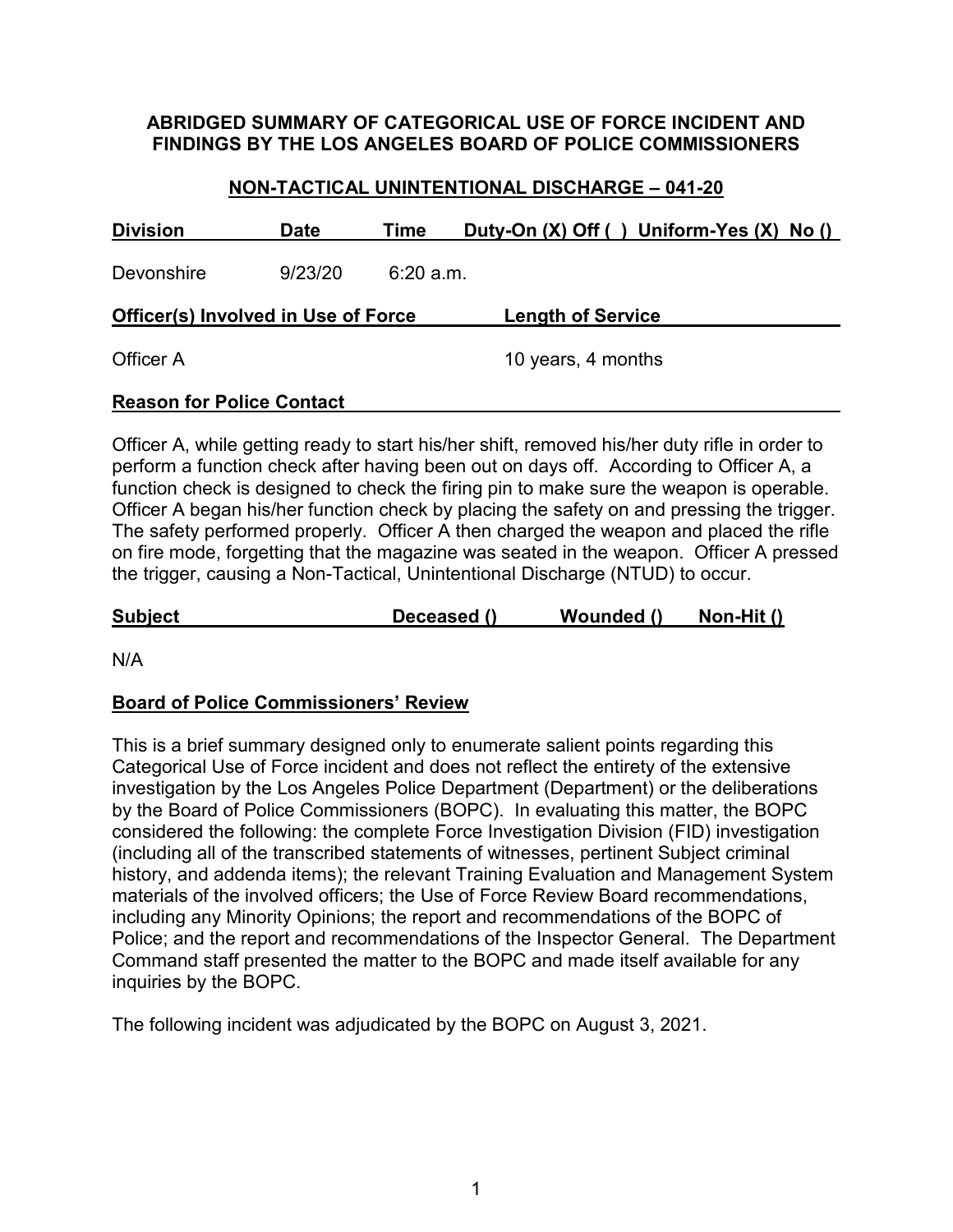#### **Incident Summary**

On Wednesday, September 23, 2020, Devonshire Patrol Division Police Officers A and B attended day watch roll call. Both officers met in the Kit Room line and retrieved their equipment for the day and the keys to their police vehicle. Their police vehicle was a black and white Ford Explorer Sport Utility Vehicle (SUV) which was parked in the rear parking lot of Devonshire Station.

Officer A was the driver officer and drove him/herself and Officer B to the Southeast corner of the parking lot north of the car wash where he/she stores his/her duty bag. Once Officer A obtained his/her duty bag, he/she drove around the car wash to the far southeast corner of the parking lot south of the car wash and parked his/her police vehicle facing east next to his/her personal vehicle to retrieve his/her Patrol Rifle. Officer A stated that a radio call was broadcast regarding a male with mental illness that other units were responding to. It was Officer A's intention to gather all his/her gear and respond to that call.

According to Officer A, he/she removed his/her Patrol Rifle Bag from his/her personal vehicle and placed it in the trunk of his/her police vehicle. Officer A removed the rifle from the bag and seated a magazine into the rifle because it was his/her intention to place his/her rifle in the carrier located in the front of the police vehicle. Officer A stated that something distracted him/her and caught his/her attention, but he/she could not recall what that was. Officer A advised that when he/she turned his/her attention back to his/her rifle, he/she remembered that this was his/her first day working after being off for a few days and that he/she always performs a function check with his/her rifle after he/she has been on days off. According to Officer A, a function check is designed to check the firing pin to make sure the weapon is operable.

Officer A began his/her function check by placing the safety on and pressing the trigger. The safety performed properly. Officer A charged the weapon and placed the rifle on fire mode, forgetting that the magazine was seated in the weapon. Charging the weapon means that Officer A loaded a round into the chamber of the rifle.

Officer A pressed the trigger with the rifle pointed at a 45-degree angle, aimed toward the rear open trunk area of the police vehicle. When Officer A pressed the trigger, he/she knew that he/she fired a round into the rear of the police vehicle and realized that he/she just experienced a negligent discharge. Officer A stated that he/she initially was in shock because of what happened, he/she unseated the magazine from the rifle, and placed it in the trunk of the police vehicle. Officer A ejected a live round, which fell on the pavement.

Officer B stated that he/she was standing near the front passenger door or leaning in the front passenger seat of the police vehicle when he/she heard a gunshot. Officer B immediately walked toward Officer A and believed that he/she observed Officer A throw the live round on the pavement. Officer B stated that he/she did not think that Officer A was holding his/her rifle at that time.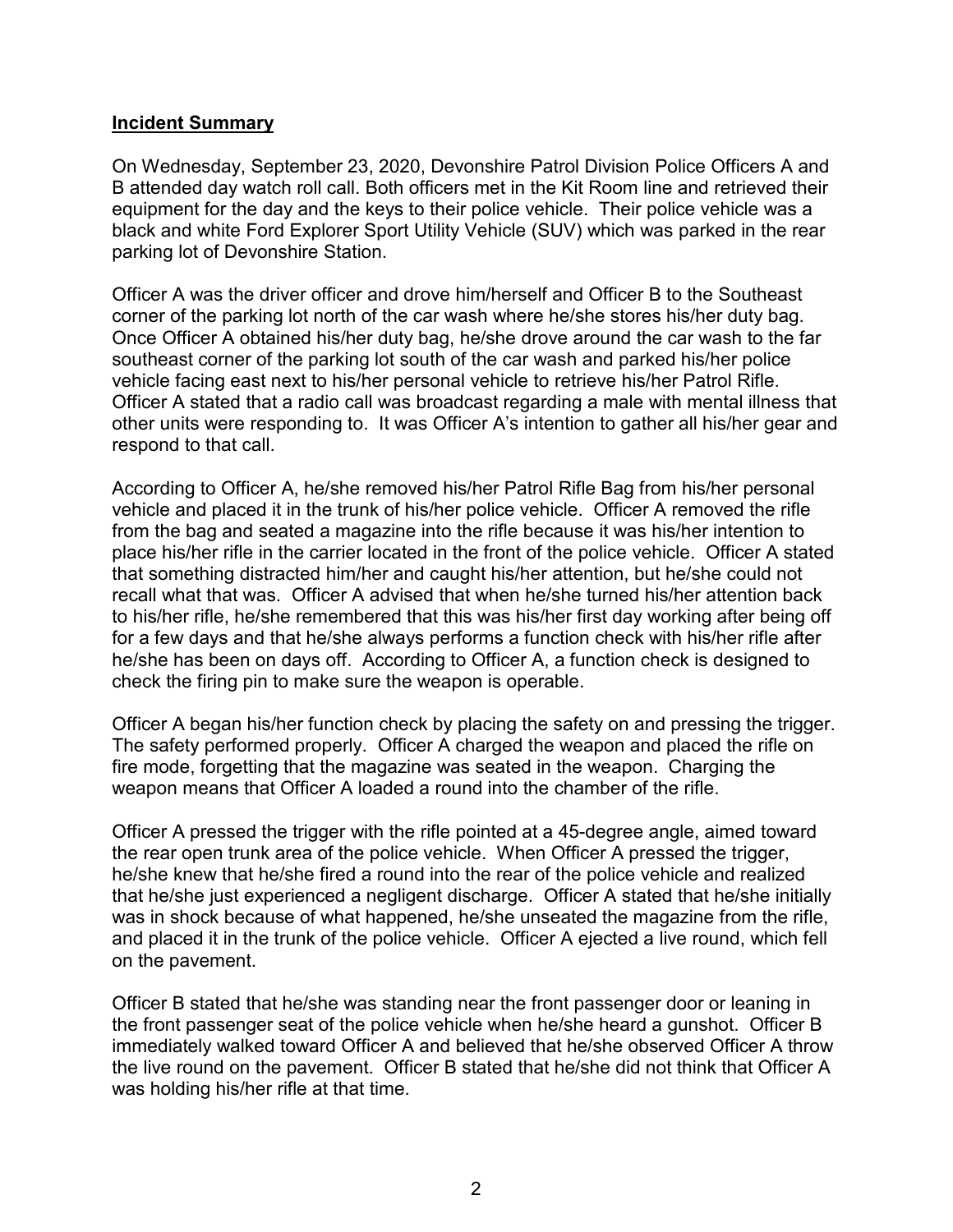Officer A explained that he/she ejected the live round on to the ground to make the weapon safe as fast as he/she could. Officer A stated that he/she got out of his/her routine because he/she was rushing to respond to the male with mental illness radio call.

Officer A placed the rifle in the rear of the police vehicle and asked his/her partner, who was standing on the passenger's side of the police vehicle, if he/she was injured. Officer B advised Officer A that he/she was not injured.

According to Communications Division, Devonshire Base Frequency, at 06:24:46 hours, Officer A requested a supervisor to respond to the parking lot at Devonshire Station near the gas pumps.

Devonshire Patrol Division Sergeant A responded from inside the station to the gas pumps. Sergeant A stated that he/she did not immediately locate Officer A at the gas pumps, so he/she walked around the gas pumps to the car wash area and met with Officer A. Officer A advised Sergeant A that he/she experienced a negligent discharge with his/her rifle.

According to Sergeant A, he/she asked Officer A questions related to public safety but did not read directly from the Public Safety Statement card because he/she knew that Officer A was not involved in an officer-involved shooting.

Sergeant A notified the Watch Commander of the NTUD and separated Officers A and B. Sergeant A directed Officer B to sit in with the Watch Commander, Devonshire Patrol Division Sergeant B, for monitoring while he/she monitored Officer A. Sergeant A stated that he/she notified Force Investigation Division (FID) Detective A of the incident via telephone.

According to Sergeant A's Sergeant's Daily Report, Devonshire Complaint Unit Sergeant C took over monitoring duties of Officer A at 0815 hours. According to Sergeant's C's Sergeants Daily Report, he/she began monitoring Officer A at 0805 hours.

FID detectives responded to the scene, identified, and interviewed two sworn heardonly witnesses. Devonshire Patrol Division Police Officers C and D were both located on the north side of the car, which was facing south, gathering their equipment for the day. Officer C stated that he/she was standing outside of his/her vehicle when he/she heard a loud bang which he/she possibly attributed to the next parking lot to the east where there are large equipment vehicles that may have dropped something. Officer C explained that he/she did not witness the NTUD but did walk over to Officer A, who seemed to be upset with him/herself. Officer A stated that he/she experienced an NTUD to Officer C but did not provide details. Officer C asked if Officers A and B were injured and was told that they were not hurt.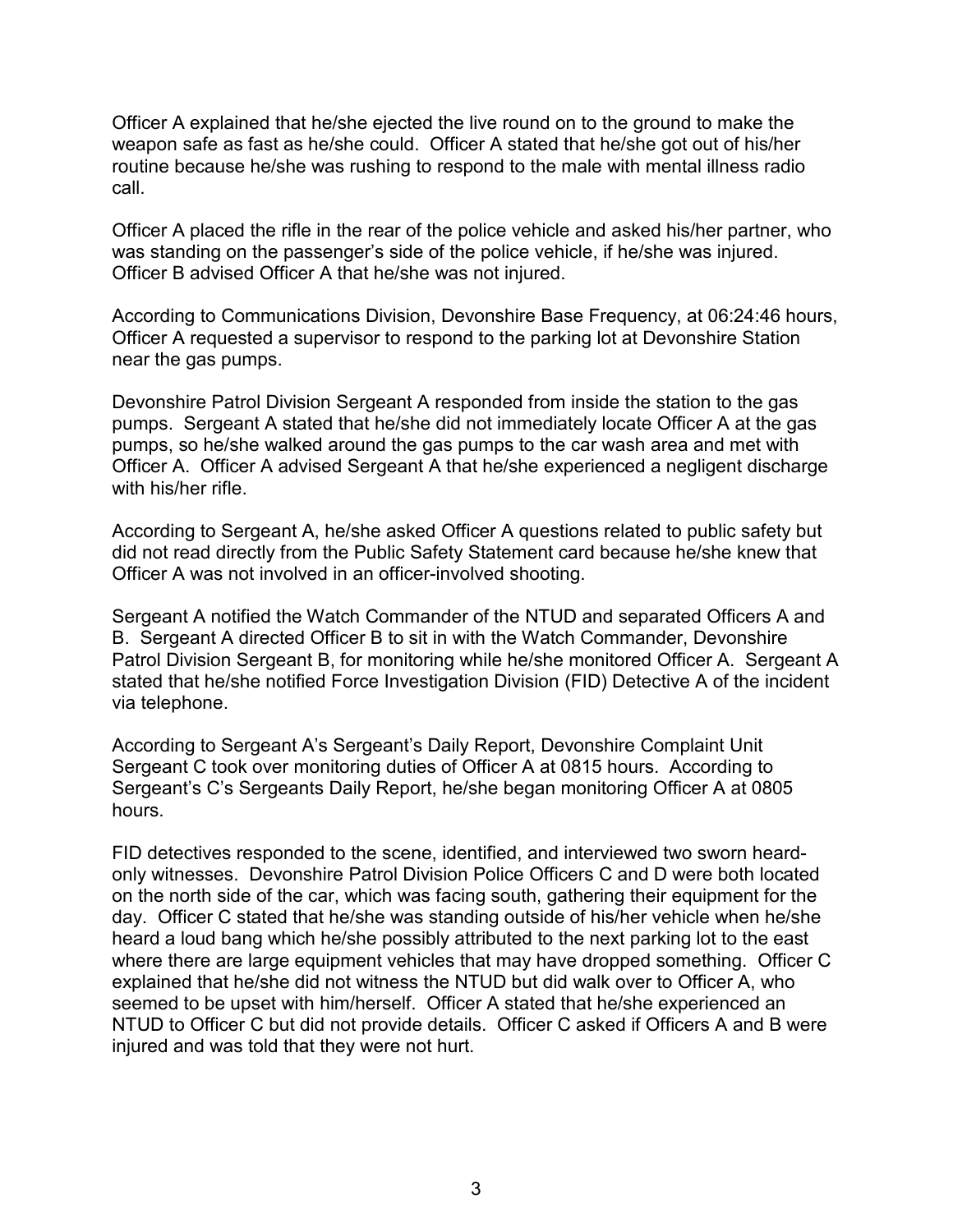According to Officer D, he/she was in the driver's seat of his/her police vehicle, facing south on the north side of the car wash when he/she heard a noise that sounded like a tire had popped.

The investigation established that Officer A fired a single round, which traveled in a downward trajectory into the open trunk area of his/her black and white SUV. There were no injuries as a result of the NTUD.

Force Investigation Division Detective B assisted with the post-firearm discharge examination, took possession of the rifle, and transported it to the Firearms Analysis Unit, where the rifle was tested. The rifle was fully functional, and the trigger pull was within Department specifications.

## **BWV and DICVS Policy Compliance**

| <b>NAME</b> | <b>TIMELY</b><br><b>BWV</b><br><b>ACTIVATION</b> | <b>FULL 2-</b><br><b>MINUTE</b><br><b>BUFFER</b> | <b>BWV</b><br><b>RECORDING</b><br><b>OF ENTIRE</b><br><b>INCIDENT</b> | <b>TIMELY</b><br><b>DICVS</b><br><b>ACTIVATION</b> | <b>DICVS</b><br><b>RECORDING</b><br>OF ENTIRE<br><b>INCIDENT</b> |
|-------------|--------------------------------------------------|--------------------------------------------------|-----------------------------------------------------------------------|----------------------------------------------------|------------------------------------------------------------------|
| Officer A   | N/A                                              | N/A                                              | N/A                                                                   | N/A                                                | N/A                                                              |

### **Los Angeles Board of Police Commissioners' Findings**

The BOPC reviews each Categorical Use of Force incident based upon the totality of the circumstances, namely all of the facts, evidence, statements and all other pertinent material relating to the particular incident. In every case, the BOPC makes specific findings in three areas: Tactics of the involved officer(s); Drawing/Exhibiting of a firearm by any involved officer(s); and the Use of Force by any involved officer(s). Based on the BOPC's review of the instant case, the BOPC made the following findings:

## **A. Tactics**

Officer A's tactics were not a factor in this incident; therefore, they were not reviewed or evaluated. However, Department guidelines require personnel who are substantially involved in a Categorical Use of Force Incident to attend a Tactical Debrief. Accordingly, consistent with Department policy, the BOPC made a finding of Tactical Debrief for Officer A's tactics.

#### **B. Drawing and Exhibiting**

Does not apply.

## **C. Unintentional Discharge**

The BOPC found Officer A's non-tactical unintentional discharge to be negligent, warranting a finding of Administrative Disapproval.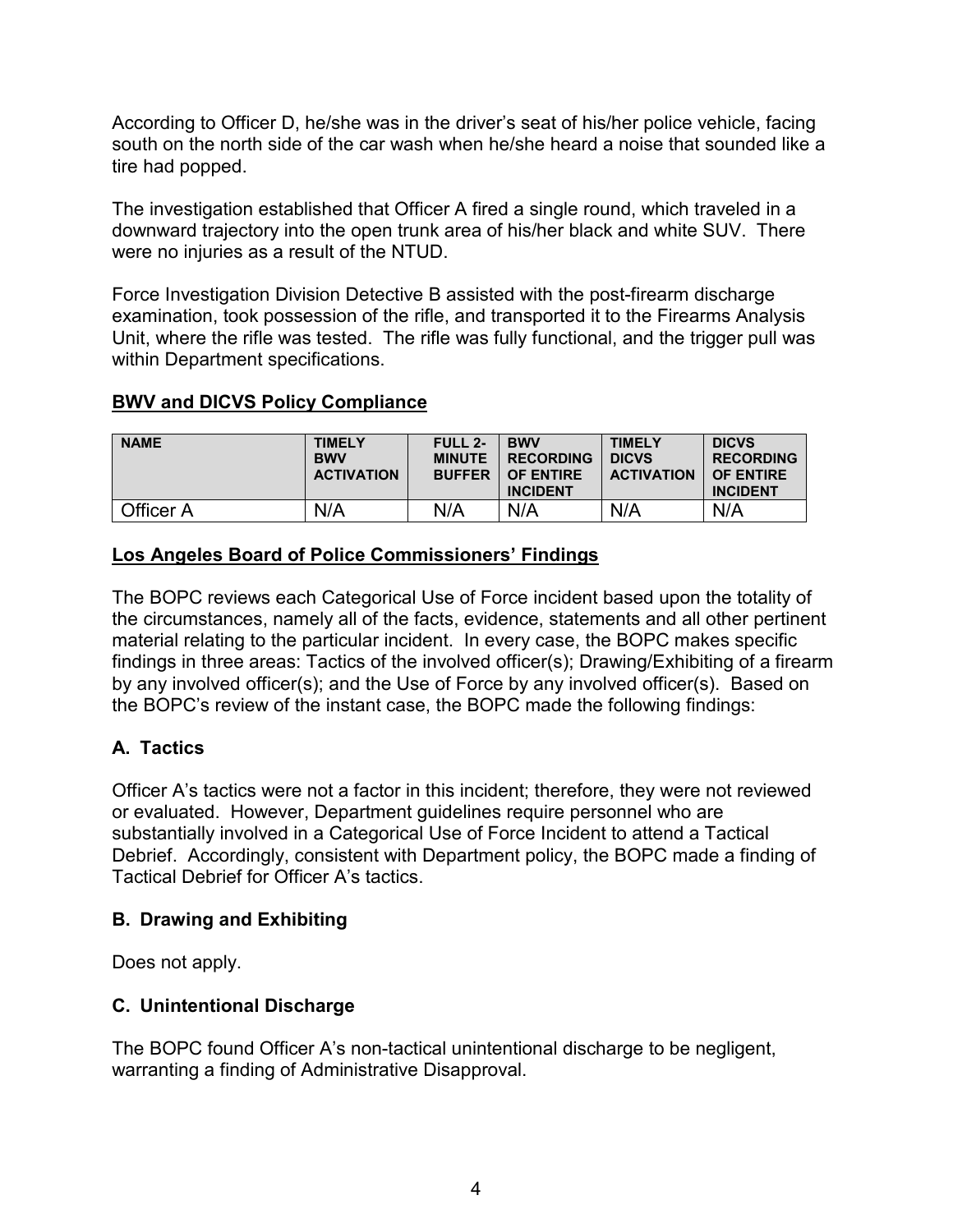## **Basis for Findings**

# **A. Tactics**

- During its review of the incident, the BOPC considered the following:
- **Patrol Rifle Manipulations**  The investigation revealed that Officer A removed his/her Patrol Rifle from a rifle bag and seated a magazine into the Patrol Rifle because it was his/her intention to secure his/her Patrol Rifle in the interior rifle storage rack of his/her police vehicle. Officer A stated that something distracted him/her and caught his/her attention, but he/she could not recall what the distraction was. Officer A stated that when he/she turned his/her attention back to his/her Patrol Rifle, he/she remembered that this was his/her first day working after being off for a few days and that he/she always performed a "function check" with his/her Patrol Rifle after he/she returned to work. Officer A stated that a "function check" is designed to test the firing pin to make sure the weapon is operable. Officer A began his/her "function check" by engaging the safety on his/her rifle and pressing the trigger. According to Officer A, the safety performed properly. Officer A then "charged" his/her Patrol Rifle, chambering a round into his/her Patrol Rifle by pulling the charging handle back and then sending it forward into battery. Officer A then disengaged the safety, forgetting that a magazine was seated in the Patrol Rifle. Officer A pressed the trigger with his/her Patrol Rifle pointed downward at a 45 degree angle aimed towards the rear open cargo compartment of the police vehicle resulting in the NTUD.
- **Background**  As Officer A was verifying the condition and performing a "function check" of his/her Patrol Rifle, he/she held it with the barrel pointed downward at a 45-degree angle towards the rear cargo compartment of the parked police vehicle in the Devonshire parking lot. Officer A stood behind his/her police vehicle, which was located south of the Devonshire Division garage. Officer A disengaged the Patrol Rifle's safety, pressed the trigger, and discharged a single round into the police vehicle in a downward direction. The incident occurred at approximately 0620 hours. The police station parking lot did not have any nearby public or residential properties and there was minimal pedestrian or vehicle traffic within the parking lot. Officer A was reminded that an officer's background is an important consideration while handling any firearm and there is always a potential for injury to other officers and community members in the area.
- **Preservation of Evidence**  The FID investigation revealed that following the NTUD, Officer A unseated the magazine from his/her Patrol Rifle and placed the magazine in the rear cargo compartment of the police vehicle. Officer A then ejected a live round from the Patrol Rifle's chamber, which fell to the ground. Officer A stated that he/she ejected the live round on to the ground to render the weapon safe as fast as he/she could and then placed the Patrol Rifle in the rear of the police vehicle. Officer A was reminded of the importance of maintaining the integrity of the scene for FID investigators following a Categorical Use of Force (CUOF).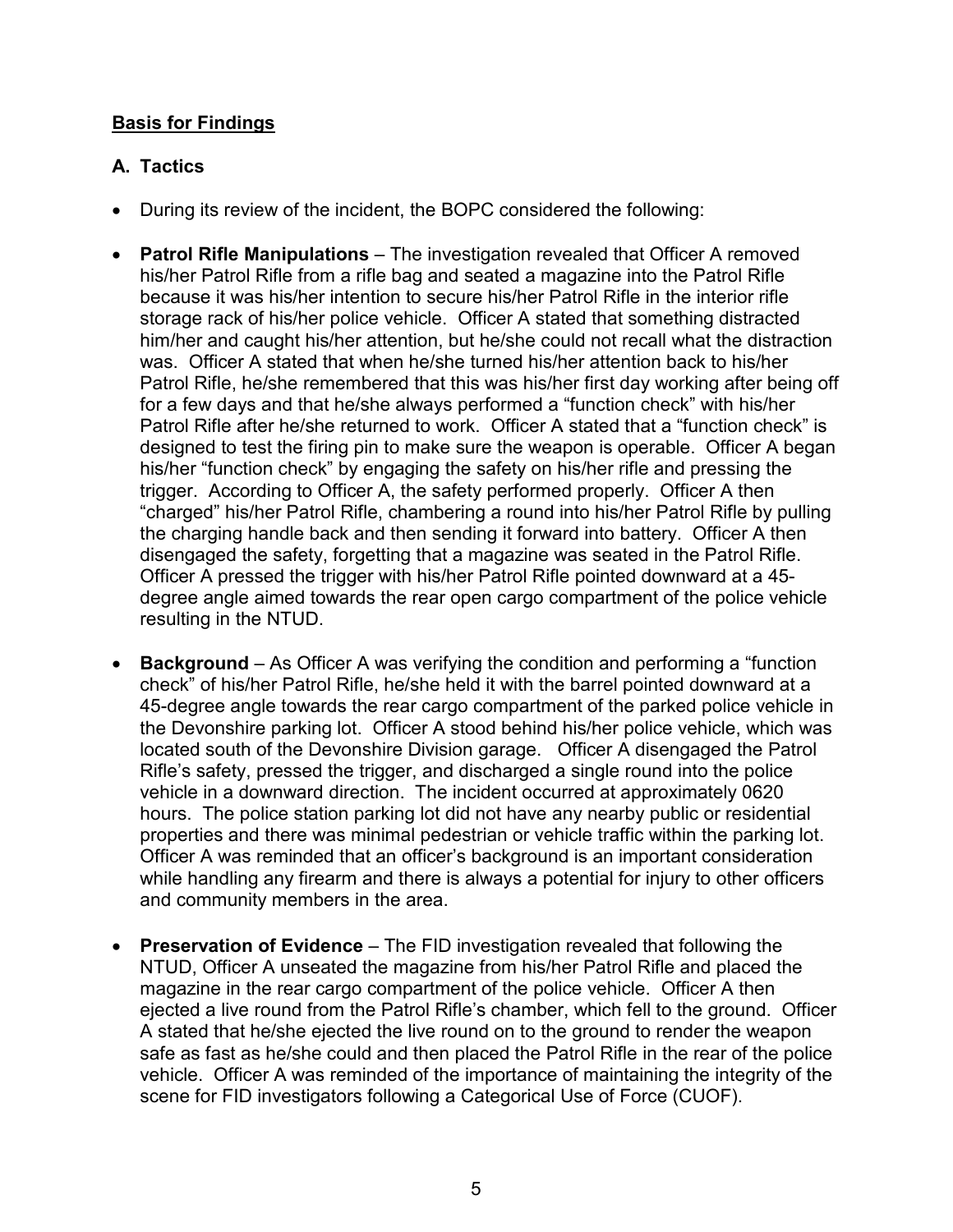• The evaluation of tactics requires that consideration be given to the fact that officers are forced to make split-second decisions under very stressful and dynamic circumstances. Tactics are conceptual and intended to be flexible and incident-specific, which requires that each incident be looked at objectively and the tactics be evaluated based on the totality of the circumstances.

Each tactical incident also merits a comprehensive debriefing. In this case, there were identified areas where improvement could be made. A Tactical Debrief is the appropriate forum for the involved personnel to discuss individual actions that took place during this incident.

Officer A's tactics were not a factor in this incident; therefore, they were not reviewed or evaluated. However, Department guidelines require personnel who are substantially involved in a Categorical Use of Force Incident to attend a Tactical Debrief. Accordingly, consistent with Department policy, the BOPC made a finding of Tactical Debrief for Officer A's tactics.

### **B. Drawing and Exhibiting**

Does not apply.

### **C. Unintentional Discharge**

• **Officer A** – (rifle, one round, fired in a downward trajectory into the rear cargo compartment of a black and white police SUV)

According to Officer A he/she removed his/her Patrol Rifle bag from his/her personal vehicle and placed it in the rear cargo compartment of his/her police vehicle. Officer A removed his/her Patrol Rifle from the bag and seated a magazine into the rifle because it was his/her intention to place his/her Patrol Rifle in the interior storage rack located in the front passenger compartment of the police vehicle. Officer A stated that something distracted him/her and caught his/her attention, but he/she could not recall what the distraction was. Officer A returned his/her attention back to his/her Patrol Rifle and recalled that it was his/her first day working after being off for a few days, and that he/she always performed a function check with his/her rifle after being on days off. Officer A began his/her function check by placing the safety on and pressing the trigger at which time the safety performed properly. Officer A charged his/her Patrol Rifle and placed the rifle in fire mode, forgetting that a magazine was seated in the weapon. Officer A pointed his/her Patrol Rifle at a 45 degree angle aimed into the rear open cargo compartment of the police vehicle and pressed the trigger. When Officer A pressed the trigger, he/she knew that he/she fired a round into the rear of the police vehicle and realized that he/she had just experienced a negligent discharge.

The BOPC conducted a thorough review in evaluating the circumstances and evidence related to the NTUD. The BOPC determined that the Unintentional